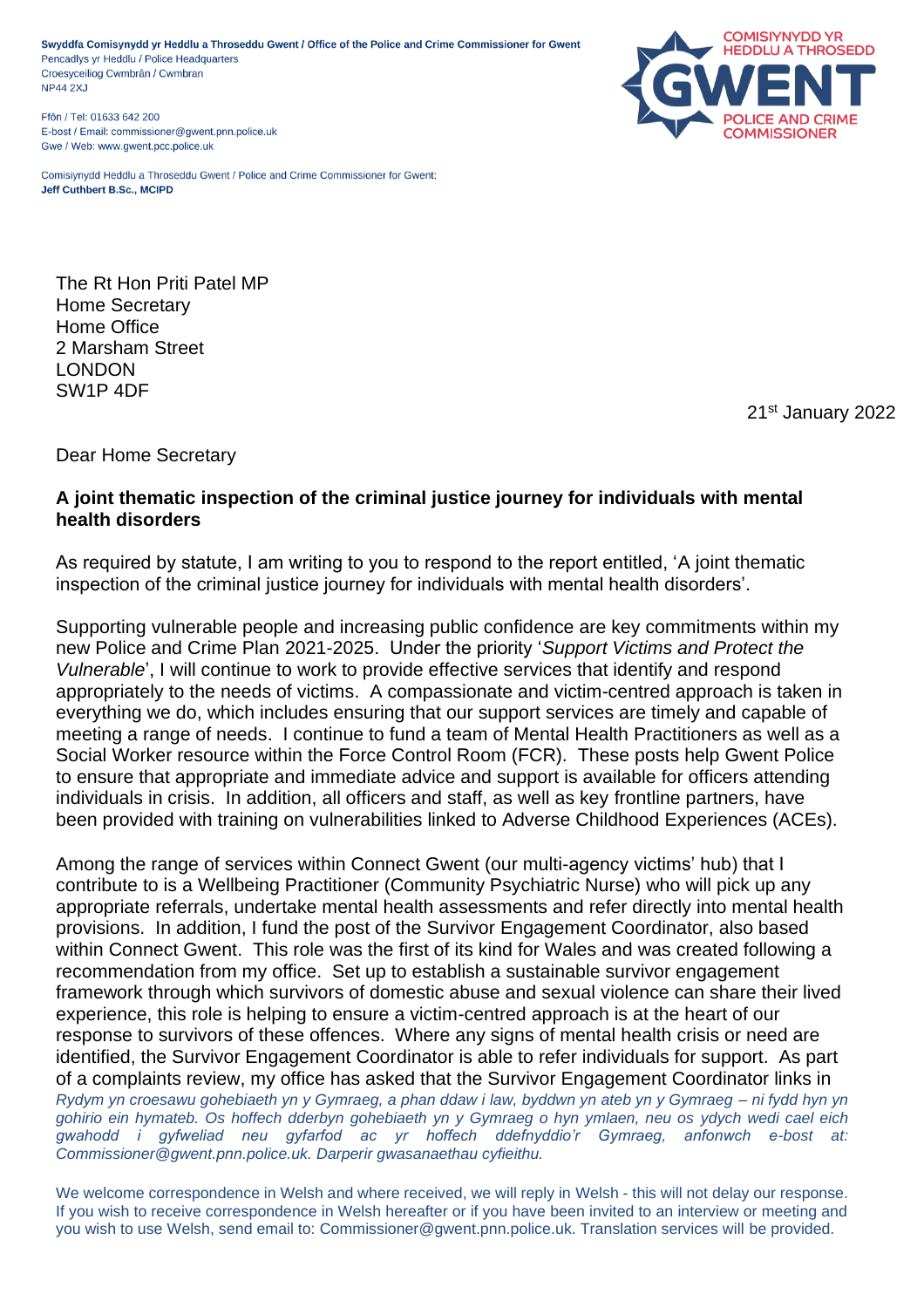with Gwent Police's Professional Standards Department, to ensure that their complaints process considers the support that anyone reporting complaints may need.

Recognising that people who offend may also experience mental health disorders, appropriate safeguarding arrangements are offered within the custody environment. This includes direct access to the Samaritans support service for anyone in need, as well as the Liaison and Diversion Service, which provides a specialist mental health assessment for people with vulnerabilities, including mental health concerns, who are within the criminal justice system.

Another priority within my new Police and Crime Plan is to '*Increase Community Confidence in Policing'*. I am acutely aware of the importance of public trust and confidence in the services provided and the people that provide them. I am committed to working with Gwent Police to improve our relationships with our communities and their confidence in local policing. The investment in Connect Gwent and officer and staff training as previously outlined further this intention. We will also work to increase the reporting of crime by communities that are less likely to engage with the police, including those with mental health disorders. As part of this we will proactively engage with communities and partners to provide regular opportunities for feedback on their experiences of our policing services to contribute to our continuous improvement.

I recognise the impact that engagement with criminal justice agencies can have on people experiencing mental health disorders. This is re-iterated by the Chief Constable in her comment below:

*I welcome this joint inspection report that examines the criminal justice journey for those individuals with mental health needs and disorders.* 

*People with mental health illnesses are some of the most vulnerable members of our community and they need specialist care and attention. Often when they come to the attention of the police, they are in their greatest hour of need and are at their most vulnerable. We must do all we can to deal with their individual needs. It would be ineffectual for the police to try and deal with an individual's mental health needs in isolation and a holistic multi-agency approach is required to best meet the needs of the individual.*

*This was one of the driving forces behind the introduction of the mental health practitioners into our force control room, identified as good practice within the inspection report. They are able to support officers and staff in real time with advice and guidance on how best to meet the needs of individuals with mental health who have come to police attention, including, where appropriate, diverting them from entering the criminal justice system. Such was the success that we piloted a senior social worker working in our force control room to again enhance our response to those with mental health needs, and indeed other vulnerabilities. The results of the pilot are extremely positive, and we will now roll out this provision across all shifts that work within our force control room.*

*Whilst these are just some of the many ways that Gwent Police has developed multi-agency approaches to dealing with mental health needs, some of which have been referenced in the report, I accept the findings that more must be done to ensure the needs of individuals with mental health in the criminal justice system are not being missed. We will consider the recommendations made within the report as part of our response and I commit to continue working in partnership to build upon and improve the holistic approach.* 

As indicated in her comments, the Chief Constable and I remain committed to ensuring that people in mental health crisis are effectively identified and given appropriate support when they come into contact with Gwent Police officers and staff. Continued investment in resources has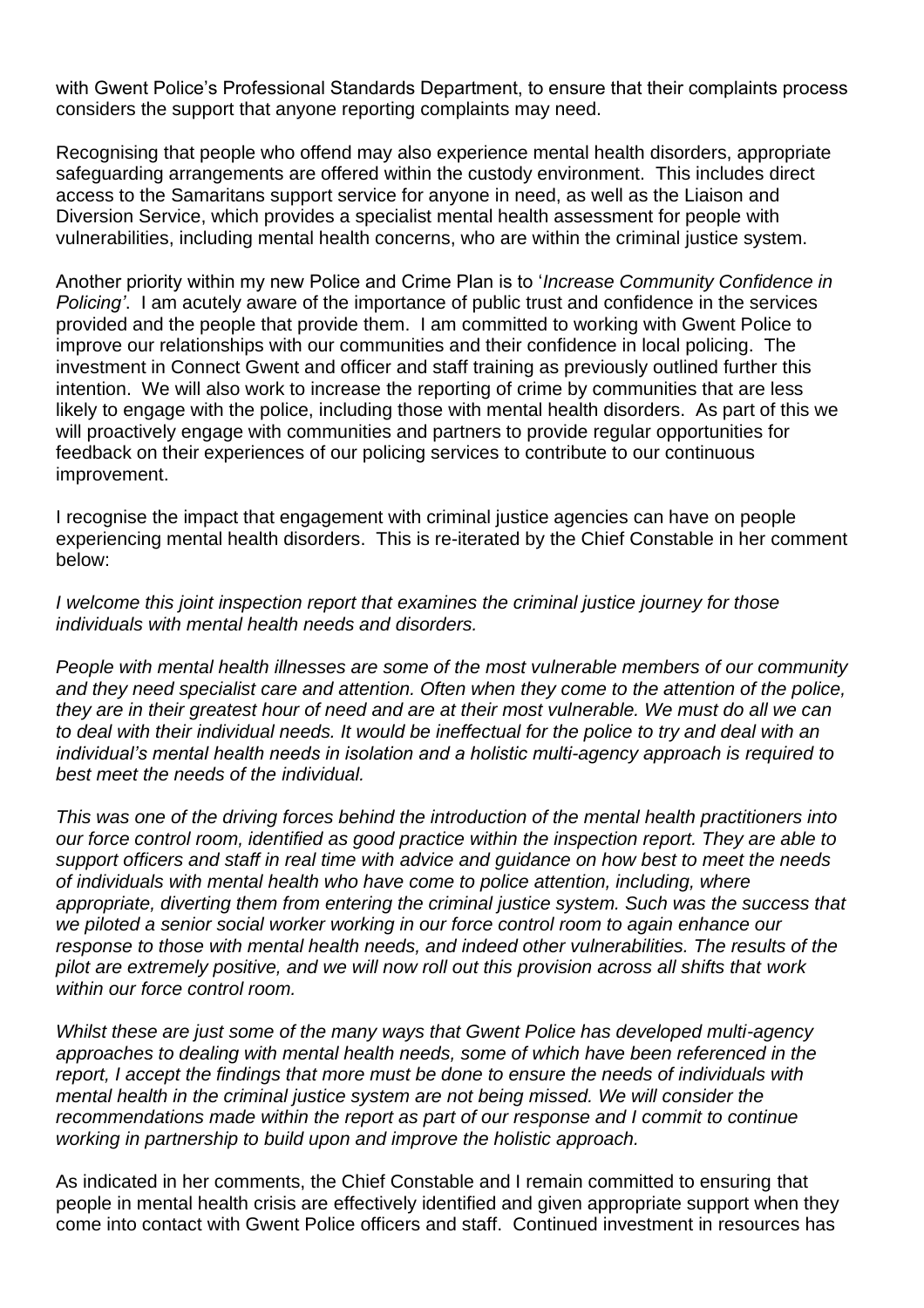enabled an effective and sustainable response to those with mental health disorders. I am proud of the partnership work in Gwent that has enabled us to maintain this service, particularly throughout the COVID-19 pandemic and the additional pressures placed on the police service. I will continue to enhance our work with partners to protect the most vulnerable, including safeguarding those who are vulnerable or at risk of harm.

Gwent Police also attend numerous meetings at both operational and strategic level that take place with partners to try and manage the impact of mental health on public services and to ensure the best service possible is provided to those in need. At a strategic level there is the Welsh Chief Officers Mental Health Group which is a collaboration of chief officers from all four Welsh force areas and includes representation from the NHS, WAST, Public Health Wales and the Welsh Government (as appropriate) to discuss issues experienced around policing and mental health. Service users also attend in order to provide feedback on the experiences they have had. At a more operational level there are meetings such as the Mental Health Act Implementation Group which is chaired by Aneurin Bevan University Health Board and discusses issues arising from a multiagency perspective from the implementation of the Mental Health Act such as adverse incidents, training gaps, conveyance, handovers and formulation of joint policy.

I have also included the following update for the relevant recommendations requiring a response:

# **Recommendation 12 & 13:**

**Local Criminal Justice Boards should:**

- ➢ **Agree, produce and analyse cross system data sets to inform commissioning decisions and promote joint working.**
- ➢ **Ensure that Liaison and Diversion mental health assessments undertaken in police custody are provided to the Crown Prosecution Service and defense lawyers to help inform charging decisions, representations for diversion and sentencing decisions**

As chair of the Gwent Criminal Justice Strategy Board, I raised the recommendations at the last meeting. As a result, it was agreed to refer the discussion to the Criminal Justice in Wales Steering Group. This would help to provide a consistent and agreed approach to working with the recommendations. Criminal Justice in Wales acts as the umbrella partnership across all local Criminal Justice Boards in Wales, providing coordination and collaborative oversight of an all-Wales work programme. This in turn influences the work programmes at a local level. I anticipate that the recommendations would feature in the review of the current work programme and, if found to be wanting, provide a new priority work area for Criminal Justice in Wales for 2022/23.

# **Recommendation 14:**

**The police service should ensure that all dedicated investigative staff receive training on vulnerability which includes inputs on responding to the needs of vulnerable suspects (as well as victims). This should be incorporated within detective training courses.**

Investigative staff receive training inputs on vulnerability at various stages throughout their journey as an investigator. Our Detective training course enables investigators to take into account additional professional considerations relevant to specific complex investigations including threat, risk, harm and vulnerability of serious and complex offending. The content includes specific considerations towards the victim, witnesses as well as the offenders. They are also required to demonstrate comprehensive understanding of the knowledge and skills required to conduct complex investigations, including the initial assessment and management of potential vulnerabilities of victims, witnesses and suspects, as well as considerations and procedures regarding factors that may influence interviewees with complex needs.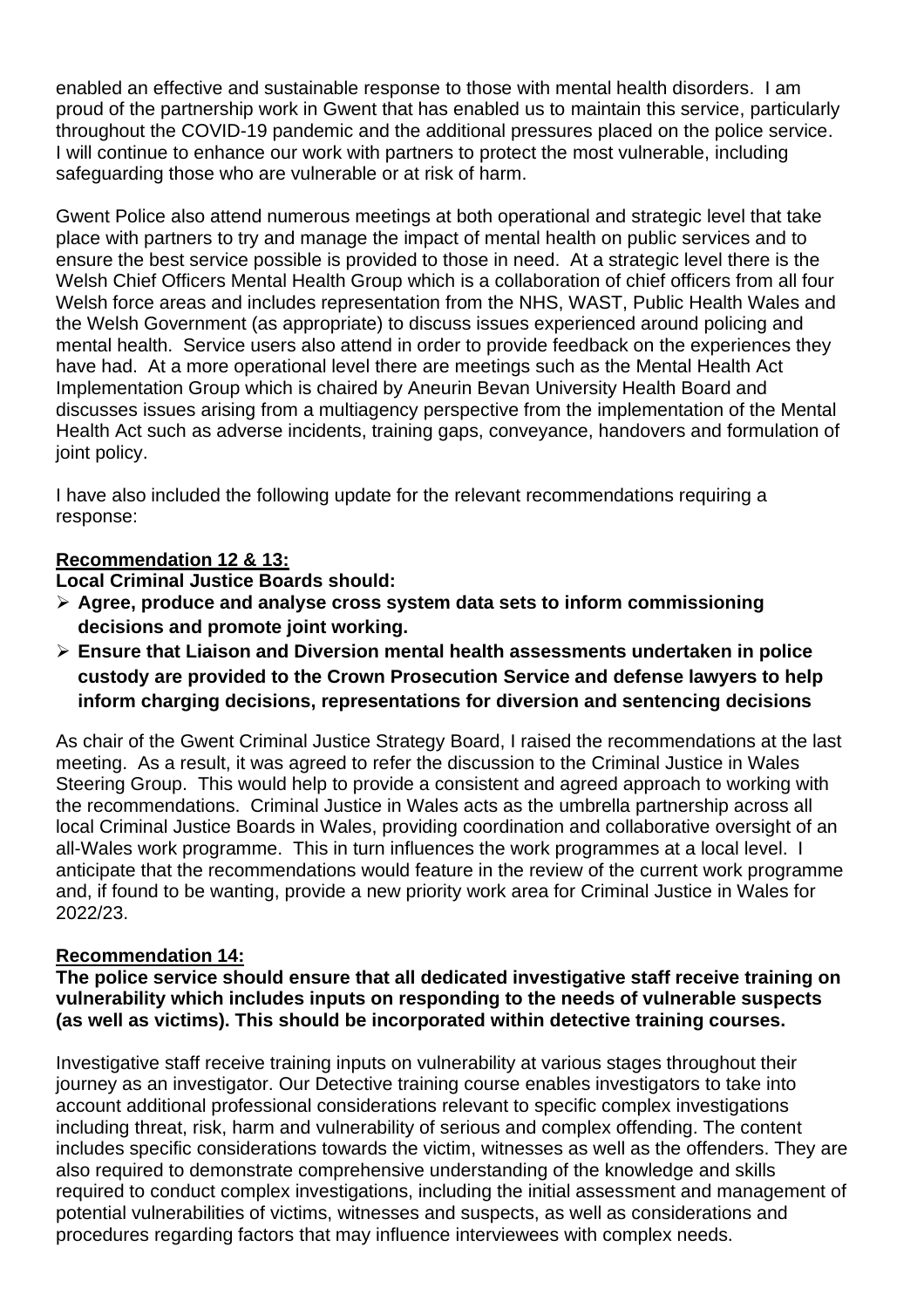Investigators who attend our specialist suspect interviewing courses are able to demonstrate how psychology impacts a suspect interview, including behavioural and mental health characteristics, and understand aspects of various vulnerability and how they impact on the investigative interviewing.

### **Recommendation 15:**

### **The police service should dip sample (outcome code) OC10 and OC12 cases to assess the standard and consistency of decision making and use this to determine any training or briefing requirements and the need for any ongoing oversight.**

The force has a dedicated Mental Health Liaison Officer who completes dip sampling as outlined in this recommendation. They provide regular advice to police officers during a criminal investigation regarding capacity versus mens rea. Observations and feedback from this dip sampling is fed back to the Mental Health Steering Group to inform any further training or briefing requirements. The Mental Health Steering Group is an internal force meeting chaired by the Detective Superintendent lead for mental health and monitors implementation of Gwent Police's strategic mental health action place.

## **Recommendation 16:**

**The police service should review the availability, prevalence, and sophistication of mental health flagging, to enhance this where possible, and to consider what meaningful and usable data can be produced from this.**

The force has recently introduced call scripting as part of its command and control system. This ensures staff gather the correct information to inform decision making. Call scripting will provide an operator with a prompt around mental health and if the circumstances of the call dictate this is relevant then automatic creation of qualifiers will be added to the occurrence.

Specifically relating to flagging, the creation of mental health flagging is the responsibility of the Officer in the Case once a mental health concern is identified.

The force is currently considering the reporting options available from flags to see what meaningful and usable data can be produced from this.

### **Recommendation 17:**

**The police service should assure themselves that risks, and vulnerabilities are properly identified during risk assessment processes, particularly for voluntary attendees. They must ensure that risks are appropriately managed, including referrals to Healthcare Partners, Liaison and Diversion and the use of appropriate adults.**

A risk assessment is completed at the point of arrival for all those detained in custody. This identifies any vulnerabilities and risk associated with the individual and plans are put in place to deal with these in the best interests of the detainees.

A similar process is undertaken with those who attend for voluntary interview who are 'booked' in by a trained officer able to undertake the risk assessment process outlined above.

Where necessary, the need for an appropriate adult will be identified at the point of risk assessment, although in the majority of cases where an individual is invited to attend a police station for a voluntary interview, this will have been identified and addressed at the point of making the invitation. Where appropriate, the Criminal Justice Liaison Team and our Custody Health Care Professionals are involved to manage any identified risk or vulnerability, and to offer any necessary support to the individual.